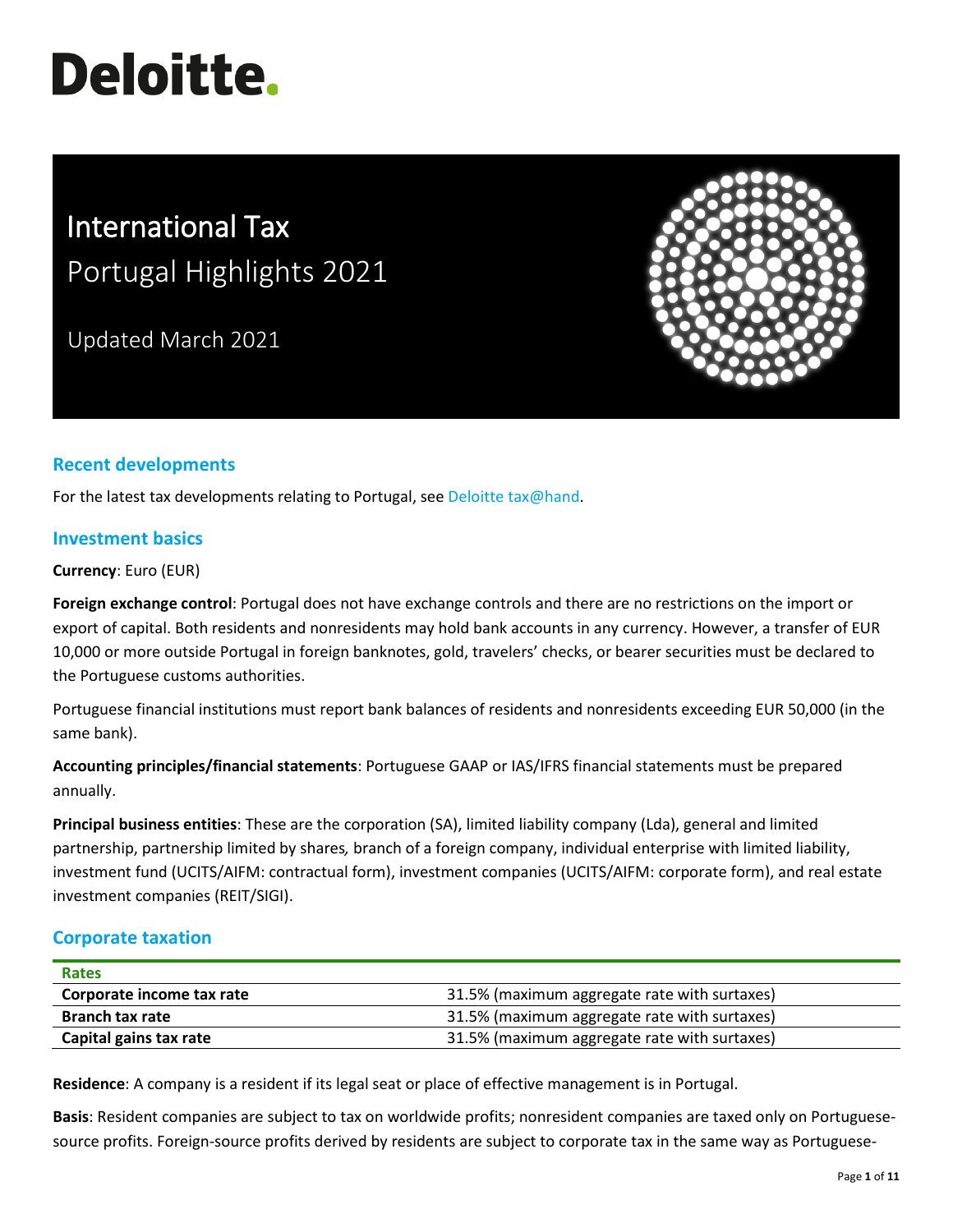source profits. Under specific circumstances and by election, profits arising from a foreign permanent establishment may be tax exempt. Branches of nonresident companies are taxed only on Portuguese-source profits.

**Taxable income**: Corporate tax is charged on a company's profits (calculated with tax adjustments), which consist of business/trading income (based on Portuguese GAAP), passive income, and capital gains. Expenses are deductible to the extent they are necessary for the purpose of generating taxable income and are properly documented. (See "Thin capitalization," below, for limits on the deduction of interest.)

Small businesses are eligible for a simplified tax regime, under which taxable income is determined as a percentage (depending on activity) of turnover.

**Rate**: The standard corporate tax rate is 21%. A reduced rate of 17% applies to the first EUR 25,000 of taxable profits of small and medium-sized enterprises (SMEs).

**Surtax**: A state surcharge is levied on taxable profits at the following rates: 3% for profits over EUR 1.5 million and up to EUR 7.5 million; 5% on profits over EUR 7.5 million and up to EUR 35 million; and 9% on profits exceeding EUR 35 million. A municipal surcharge is levied on taxable profits at rates up to 1.5%, depending on the municipality, resulting in a maximum possible aggregate tax rate of 31.5%.

**Alternative minimum tax**: There is no alternative minimum tax.

**Taxation of dividends**: See "Participation exemption," below.

**Capital gains**: Realized capital gains are included in taxable profits for corporate tax purposes, but gains on the disposal of shares may be exempt from tax under the participation exemption (see "Participation exemption," below). The acquisition cost of capital assets disposed of after a minimum ownership period of two years may be adjusted for inflation, using official indices.

Fifty percent of gains derived from the disposal of tangible fixed assets, biological assets, and intangible assets (other than intangible assets acquired or sold to related parties or investment properties) held for at least one year may be excluded from taxation if the total disposal proceeds are reinvested within a prescribed period. The reinvestment regime is not applicable to gains assessed in the context of mergers, demergers, or asset-for-share deals, nor will it apply when assets are transferred with purposes other than the business carried out by the taxpayer.

Capital gains derived from the indirect disposal of certain immovable property located in Portugal are subject to corporate income tax. This includes the disposal by a nonresident company of the shares (or similar rights) held in another nonresident company, if, during the 365 days preceding the disposal, more than 50% of the value of those shares (or rights) is related, directly or indirectly, to immovable property in Portugal (subject to certain conditions).

**Losses**: Operating losses may be carried forward for five years (12 years for SMEs). The losses used in any year may not exceed 70% of the taxable profits. If at least 50% of the capital or the majority of the voting rights has been transferred, carryforward is allowed only if authorized by the Minister of Finance. The carryback of losses is not permitted.

Capital losses on the sale of shares that are not eligible for the participation exemption are deductible, subject to certain restrictions.

**Foreign tax credit**: Portugal grants a tax credit up to the amount of Portuguese tax payable on foreign income, which is calculated net of expenses on a per-country basis.

Under specific circumstances and by election, profits of foreign permanent establishments may be exempt. Credit for underlying tax may be available if the conditions for the participation exemption are not fulfilled.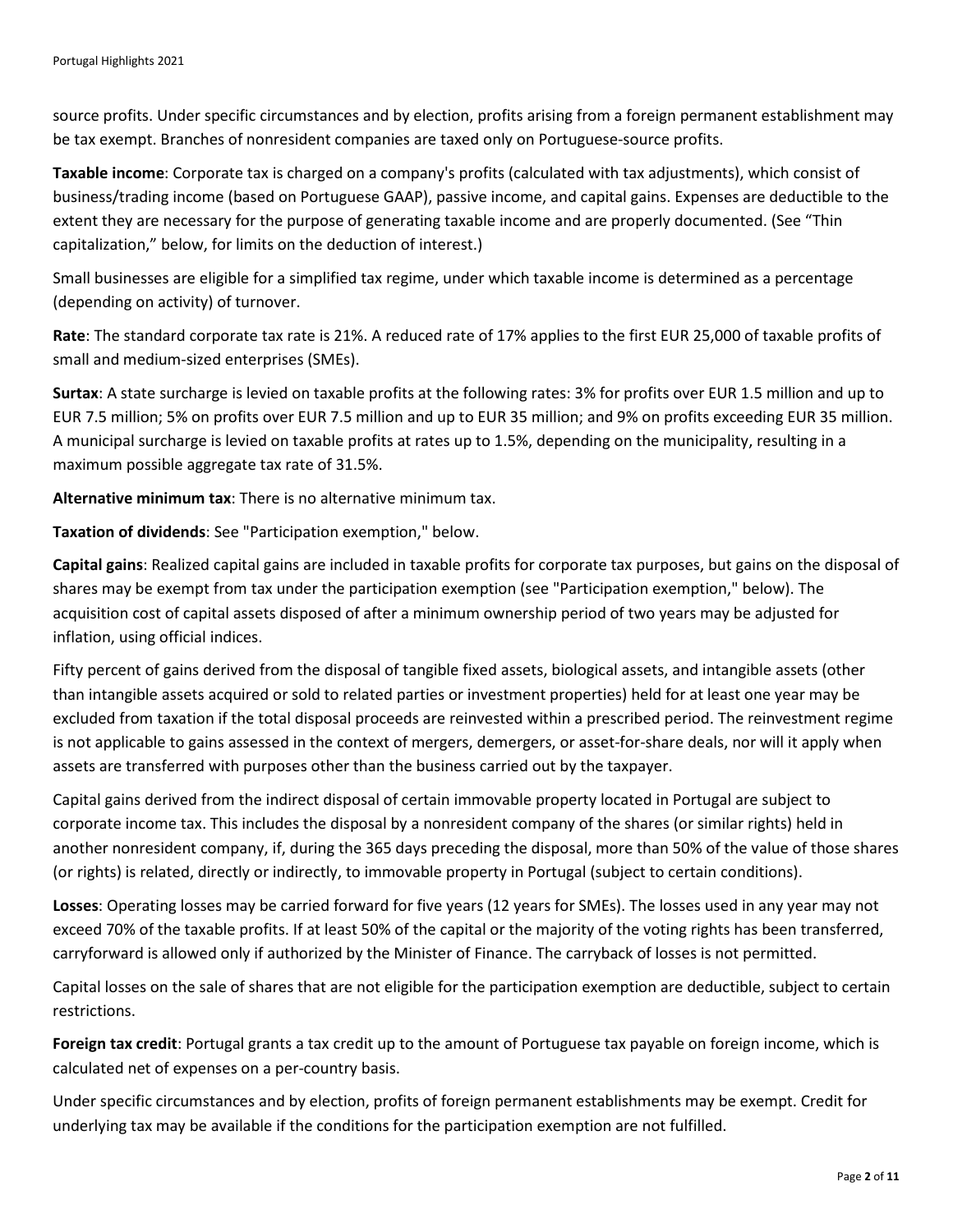**Participation exemption**: Under Portugal's participation exemption regime, dividends received and capital gains realized by a resident company from a domestic or foreign shareholding are exempt from tax, provided the shareholder is not considered a transparent entity and has held, directly or indirectly, at least 10% of the capital or voting rights of the other company for at least 12 months. The subsidiary may not be resident in a listed tax haven and must be subject to, and not exempt from, an income tax listed in the EU parent-subsidiary directive or an income tax rate that is equal to at least 60% of the Portuguese corporate tax rate. The exemption for dividends is not applicable if the payment is deductible for the payer. An ordinary tax credit is available when the conditions for the application of the participation exemption regime are not fully satisfied, with an option for an underlying tax credit for dividends on foreign shareholdings of at least 10% held for at least 12 months.

**Holding company regime**: There is no holding company regime (see "Participation exemption," above).

**Incentives**: Profits from activities of licensed industrial, shipping, and international service companies established in the Madeira Island free-trade zone (where the income is not derived from Portugal, other than the free trade zone) are subject to a reduced corporate tax rate of 5% if the company has been granted a license to operate in the territory and certain conditions are satisfied; no withholding tax is levied on dividends, interest (subject to certain conditions), royalties (subject to certain conditions), and other business-related fees paid to nonresidents.

A corporate tax credit of 32.5% of qualifying R&D expenses is available in the relevant year and may be carried forward for eight years. Taxpayers can take an additional incremental credit of 50% of qualifying R&D expenses exceeding the average amount spent in the prior two tax periods, limited to EUR 1.5 million except for SMEs that have not yet been actively engaged in business for at least two tax years and have not had the benefit of the increased rate, in which case an increase of 15% is applied to the 32.5% base rate, i.e., a 47.5% credit is computed on qualifying expenditure. The tax credit can offset up to the total amount of the corporate income tax liability and is available each fiscal year until 31 December 2025.

A corporate tax credit between 10% and 25% of the amount of the relevant investment may be granted on the acquisition of new tangible and intangible fixed assets (with some exceptions and limitations), as well as a total or partial exemption from real property tax, transfer tax, and stamp duty. The tax credit granted can offset up to 50% of the corporate income tax liability and can be carried forward for 10 years.

A special investment tax credit scheme allows eligible taxpayers that make investments between 1 July 2020 and 30 June 2021 for the acquisition of tangible and intangible fixed assets and non-consumable biological assets to benefit from a 20% corporate income tax credit for eligible investments up to a limit of EUR 5 million. The tax credit granted can offset up to 70% of the corporate income tax liability and can be carried forward for five years.

Up to 50% of income derived from the licensing of patents, designs and industrial models, and copyrights of computer programs is exempt.

Companies may benefit from a 7% notional interest deduction calculated based on the company's share capital increase each year (up to EUR 2 million), provided no capital reduction (with a corresponding payment to shareholders) is carried out in that same year, or in the five subsequent years.

### **Compliance for corporations**

**Tax year**: The tax year generally corresponds to the calendar year, although a different tax year is possible for resident companies and nonresident companies with a permanent establishment in Portugal, if it coincides with the reporting/accounting period.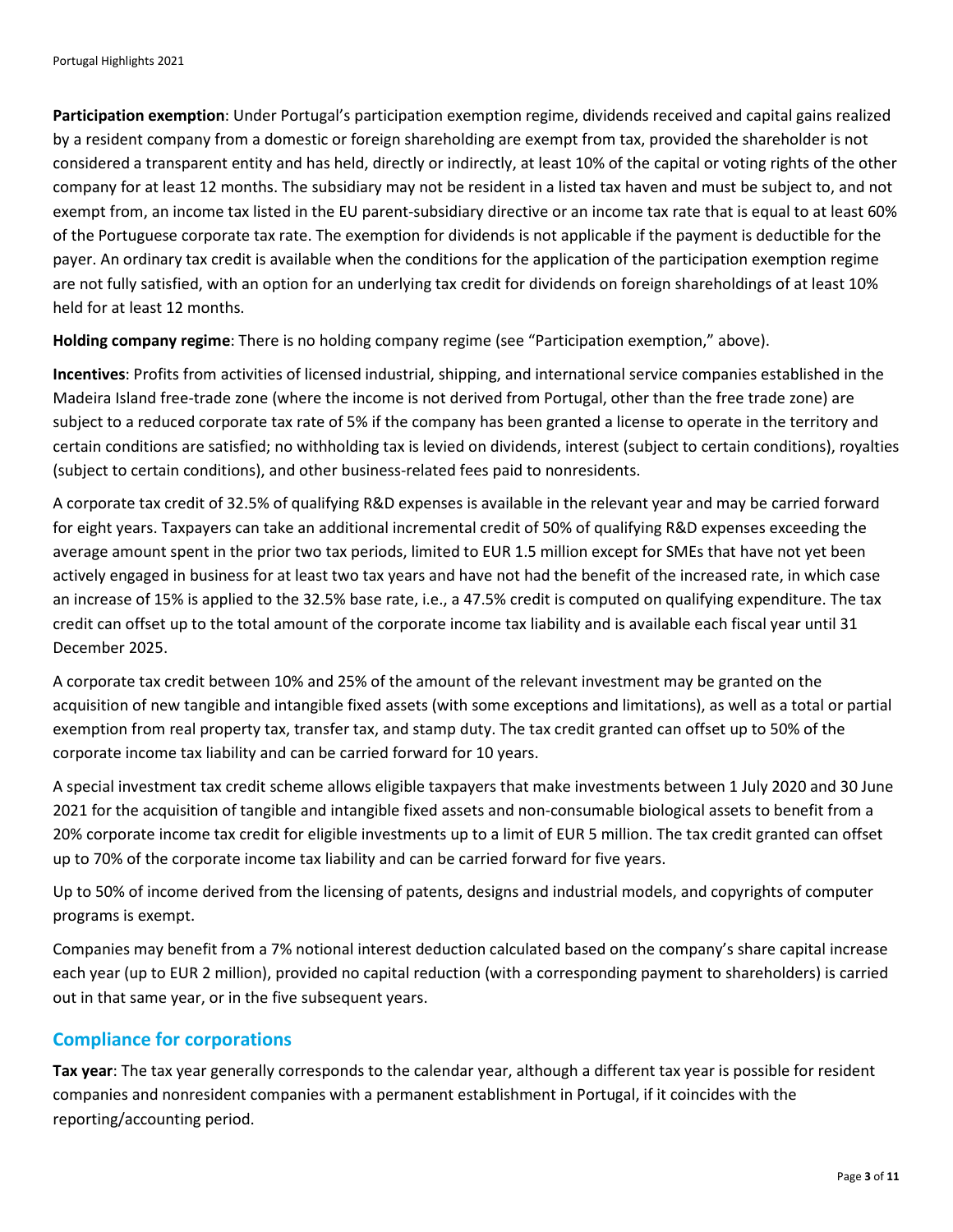Once selected, the same tax accounting period must be maintained for at least five years.

**Consolidated returns**: Aggregate tax returns may be filed by resident groups. A group consists of the dominant company and 75%-or-more directly or indirectly held subsidiaries (with more than 50% of voting rights held by the dominant company).

The following requirements must be met to file a consolidated return: (1) all members of the group must have their seat or place of effective management in Portugal (group members may be held indirectly by a company resident in an EU/European Economic Area (EEA) member state, provided the latter is held, directly or indirectly, at least 75% by the dominant company), and must be subject to the general tax regime; (2) the dominant company must hold the participation in the group companies for more than one year; (3) the dominant company may not be considered dominated by another Portuguese eligible company; and (4) the dominant company may not have opted out of the consolidated regime within the previous three years.

**Filing and payment**: Self-assessment applies and electronic filing is mandatory. The tax return must be filed within five months of the end of the accounting period. The supporting accounting and tax report must be filed by the 15th day of the seventh month following the company's year end. Advance corporate tax and the national surtax are payable in installments.

**Penalties**: Penalties and interest are imposed for late filing, failure to file, or other instances of noncompliance with the tax law.

**Rulings**: Three types of rulings are available to taxpayers: standard, urgent (costs apply), and advance pricing agreements (APAs). In an APA, the taxpayer obtains an agreement on the transfer pricing policies to be adopted in transactions between related entities.

| Rates                      |                             |        |
|----------------------------|-----------------------------|--------|
| Individual income tax rate | <b>Taxable income (EUR)</b> | Rate   |
|                            | Up to 7,112                 | 14.5%  |
|                            | 7,113-10,732                | 23.0%  |
|                            | 10,733-20,322               | 28.5%  |
|                            | 20,323-25,075               | 35.0%  |
|                            | 25,076-36,967               | 37.0%  |
|                            | 36,968-80,882               | 45.0%  |
|                            | Over 80,882                 | 48.0%  |
| Capital gains tax rate     |                             | Varies |

#### **Individual taxation**

**Residence**: An individual is resident if the individual stays in Portugal for 183 days or more in any 12-month period or, if the individual's main residence is located in Portugal, if the individual stays in Portugal at any time during the year. Individuals that were not Portuguese resident in any of the five tax years before moving to Portugal may request a special non-habitual tax residency status for 10 years. Non-habitual residents are taxable on worldwide income, but may be exempt from tax on certain foreign-source income. The 2020 state budget introduced a flat rate of 10% applicable to the net pension income from a foreign source received by non-habitual residents. Individuals that were tax residents before the budget entered into force may choose between applying the former exemption or the new 10% rate.

Portugal also has the concept of part-year residency.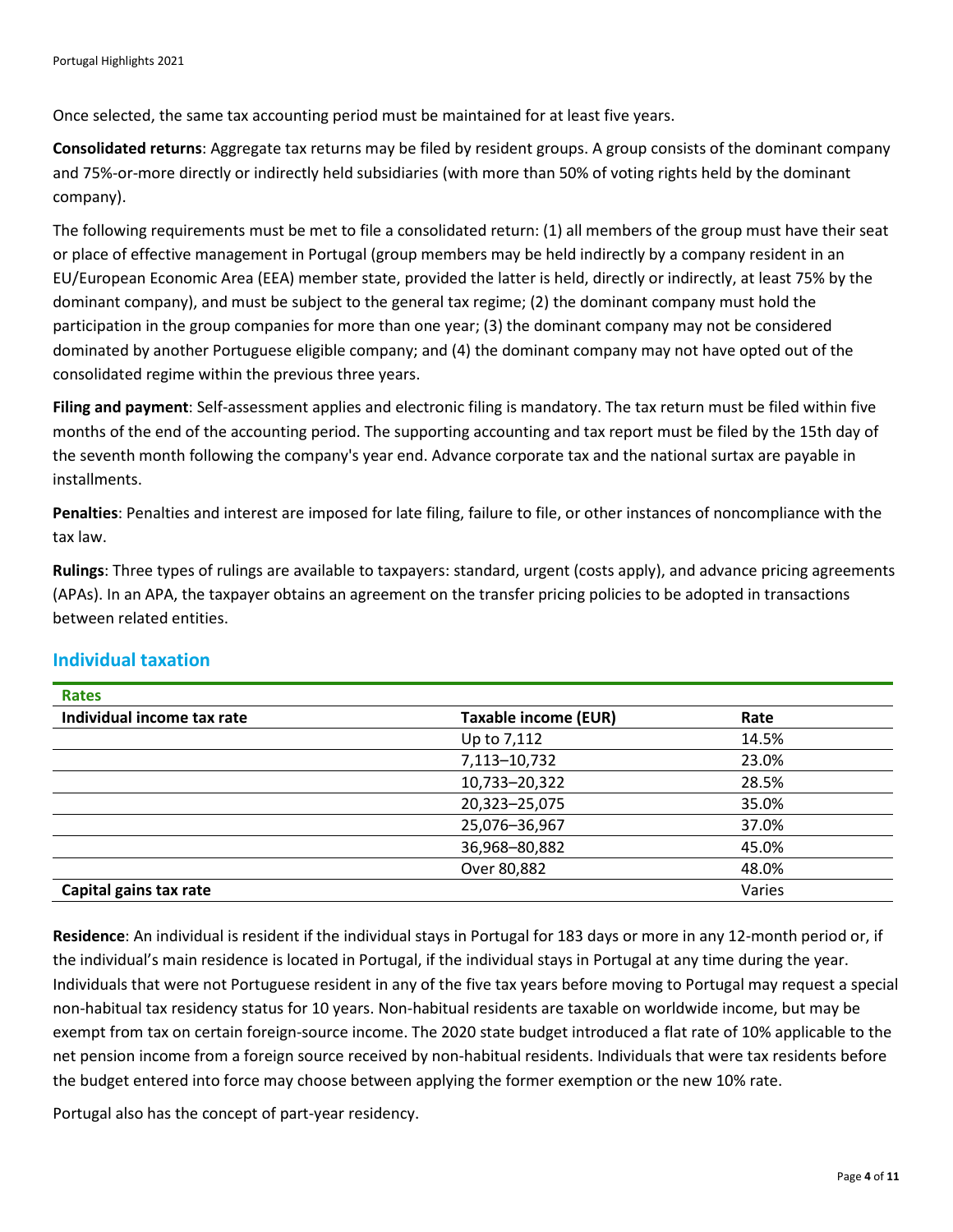Subject to certain conditions, a favorable tax regime also may apply to individual taxpayers previously resident in Portugal for tax purposes who regained tax residence status between 1 January 2019 and 31 December 2020. For qualifying individuals, 50% of employment income or professional/self-employment income is excluded from taxation for a five-year period between 2019 and 2023 or between 2020 and 2024, depending of the first year of residence.

There is a partial exemption from personal income tax on employment income received by taxpayers between 18 and 26 years of age that do not qualify as dependents and earn a gross income equal to or lower than EUR 29,179 annually. The exemption applies only in the first three years in which these taxpayers receive income, after the year of completion of a level of education equal to or higher than level four of the National Qualifications Framework occurring in 2020 or a subsequent year.

There also is an exclusion from taxation, capped at five times the social support index (IAS) (i.e., EUR 2,194.05) on employment income and self-employment income, including single acts, received by students who are considered dependents for tax purposes and who are studying in a school in the national education system or an equivalent.

**Basis**: Resident individuals are taxed on their worldwide income; nonresidents are taxed only on their Portuguese-source income.

**Taxable income**: There are six categories of income that are subject to personal income tax: employment income, business and professional income, investment income, real estate income, increases in net worth, and pensions. Investment income, real estate income, and capital gains on securities are taxed at a flat rate of 28% (a 35% flat rate applies to dividends paid by entities resident in listed tax havens). The remaining income is taxed at progressive rates.

**Rates**: Rates are progressive up to 48%. An additional surcharge of 2.5% applies to income between EUR 80,000 and EUR 250,000. For income over EUR 250,000, the additional surcharge rate is 5%. Non-habitual resident individuals are eligible for a flat 20% rate on income related to work or services rendered in Portugal involving activities defined in a ministerial order.

**Capital gains**: Capital gains on the sale of an individual's main residence are exempt if the proceeds are used to purchase another permanent residence in Portugal or in another EU/EEA member state, provided that, in the latter case, arrangements are in place for an exchange of information in tax matters. If the seller is 65 years old or older, such capital gains also may be exempt if the proceeds are invested in a pension plan that meet certain criteria.

Only 50% of gains from the sale of immovable property is subject to tax as income at the progressive rates. Capital gains on shares are subject to tax at 28%. A 50% exemption applies to capital gains on the disposal of participations in unlisted small and micro companies.

Gains may be taxed at a 35% rate if the income source is a listed tax haven or if the income is paid into "jumbo" accounts.

Capital gains realized by nonresident individuals on the sale of shares (or similar rights) in a nonresident company may be regarded as Portuguese-source income (and therefore subject to tax in Portugal) if, during the 365 days preceding the disposal, more than 50% of the value of those shares (or rights) is related, directly or indirectly, to immovable property in Portugal (subject to certain conditions).

**Deductions and allowances**: Deductions (up to specified limits) are available, including deductions for health and education expenses. Personal tax credits in varying amounts also are available, depending on the number of family members.

**Foreign tax relief**: Portugal grants a tax credit up to the amount of Portuguese tax payable on foreign income.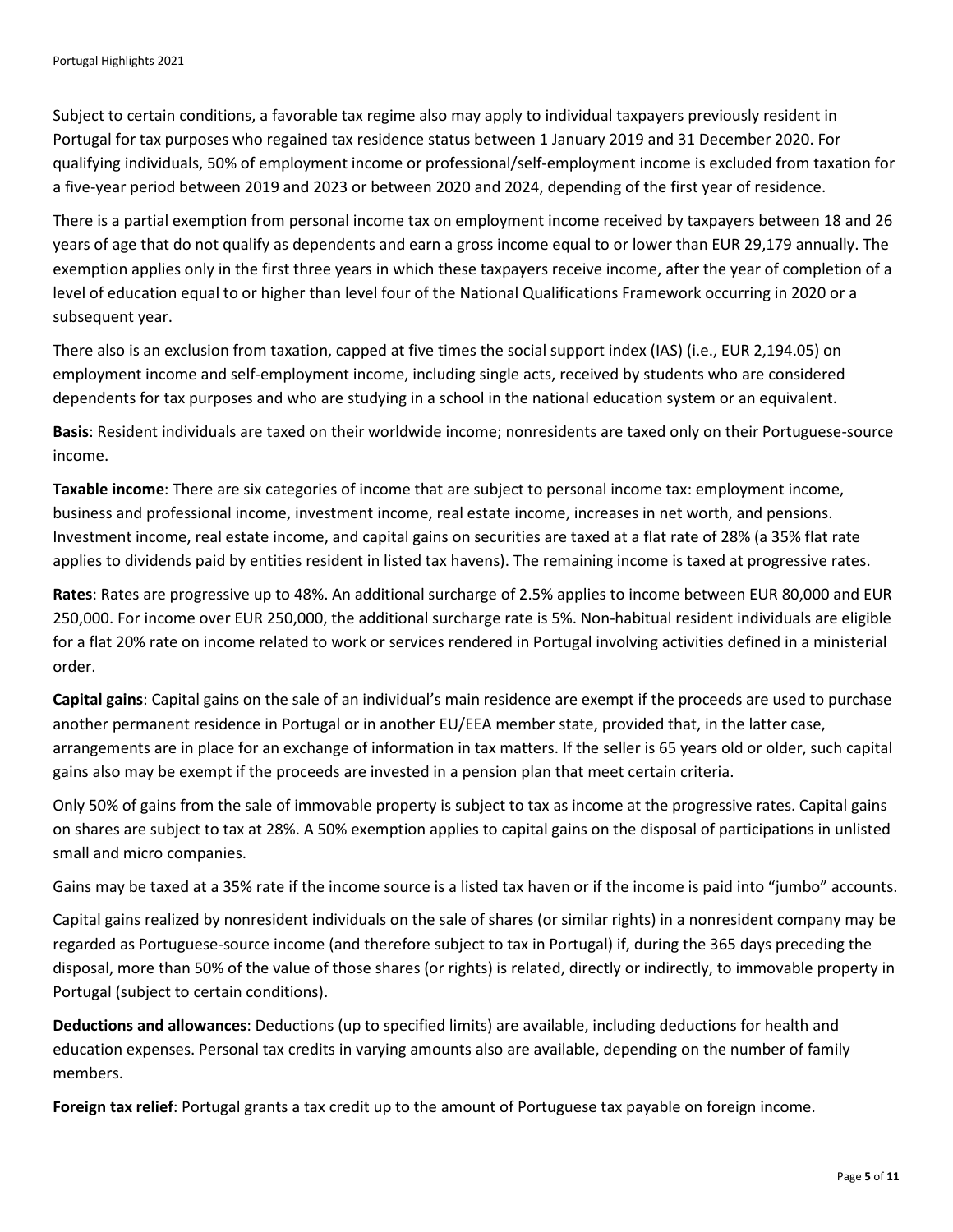**Other:** See "Transfer pricing," "Controlled foreign companies," and "Exit tax" under "Anti-avoidance rules," below, for additional information that may be relevant to individuals under certain circumstances.

#### **Compliance for individuals**

**Tax year**: The tax year is the calendar year.

**Filing status**: Married individuals are taxed separately, but may choose to file a joint tax return unless one spouse is nonresident, in which case the resident spouse files a separate tax return.

**Filing and payment**: Personal tax returns must be filed between 1 April and 30 June following the year end. Final payment of tax is due by 31 August following the year to which the income relates. There is an optional filing extension to 31 December if the taxpayer requests foreign tax credits.

**Penalties**: Penalties apply for failure to comply with tax payment and filing obligations.

**Rulings**: Two types of rulings may be requested:

- A regular ruling request (without urgency), which has no associated costs but the tax authorities have an indicative timeframe of 150 days to issue a decision. The failure to meet the timeframe does not trigger any consequences; and
- An urgent ruling, the urgency of which must be accepted by the tax authorities. The costs may range between EUR 2,550 and EUR 25,500 depending on the complexity of the issue, and the ruling must be decided on within 75 days. If no decision is issued after 75 days, the tax framework proposed by the taxpayer should be considered accepted.

| <b>Rates</b>                       |                  |                   |                     |                   |
|------------------------------------|------------------|-------------------|---------------------|-------------------|
| Type of payment                    | <b>Residents</b> |                   | <b>Nonresidents</b> |                   |
|                                    | Company          | <b>Individual</b> | Company             | <b>Individual</b> |
| <b>Dividends</b>                   | 0%/25%           | 28%               | 0%/25%/35%          | 28%/35%           |
| <b>Interest</b>                    | 0%/25%           | 28%               | 25%/35%             | 28%/35%           |
| <b>Royalties</b>                   | 0%/25%           | 16.5%             | 25%/35%             | 25%               |
| <b>Fees for technical services</b> | 25%              | 25%               | 25%                 | 25%               |

#### **Withholding tax**

**Dividends**: Dividends paid to a nonresident company are subject to a 25% withholding tax (35% if paid to a resident of a listed tax haven). The rate may be reduced to 0% where the conditions for the domestic participation exemption regime are fulfilled and the recipient of dividends is resident in the EU/EEA or in a tax treaty jurisdiction. If the participation exemption does not apply, the rate may be reduced under a tax treaty.

Dividends paid to a nonresident individual are subject to a 28% withholding tax (35% if paid to a resident of a listed tax haven), unless the rate is reduced under a tax treaty.

Dividends paid to a resident company by another resident company generally are subject to a 25% withholding tax. The rate may be reduced to 0% where the conditions for the domestic participation exemption regime are fulfilled.

Dividends paid to resident individuals by resident entities generally are subject to withholding tax at a 28% rate.

**Interest**: Interest paid to a nonresident company is subject to a 25% withholding tax (35% if paid to a resident of a listed tax haven), unless the rate is reduced under a tax treaty. Under the EU interest and royalties directive, payments to qualifying EU recipients are exempt.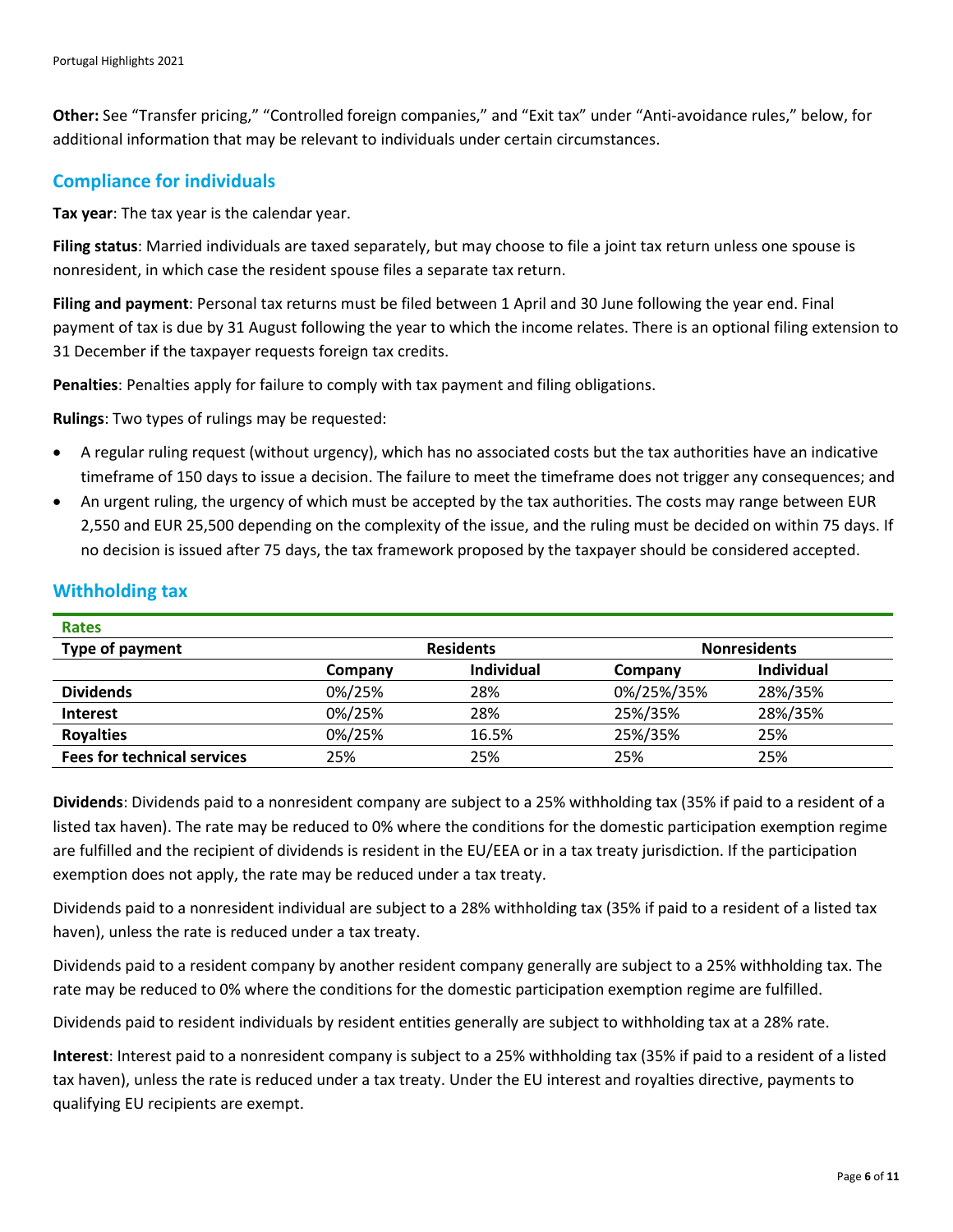Interest paid to a nonresident individual is subject to a 28% withholding tax (35% if paid to a resident of a listed tax haven), unless the rate is reduced under a tax treaty.

Portuguese-source interest paid to a resident company generally is subject to a 25% withholding tax. Under Portugal's implementation of the EU interest and royalties directive, payments to qualifying recipients are exempt from withholding tax.

Portuguese-source interest paid to a resident individual generally is subject to withholding tax at a 28% rate.

**Royalties**: Royalty payments made to a nonresident company are subject to a 25% withholding tax (35% if paid to a resident of a listed tax haven), unless the rate is reduced under a tax treaty. Under the EU interest and royalties directive, payments to qualifying EU recipients are exempt.

Royalty payments made to a nonresident individual are subject to a 25% withholding tax, unless the rate is reduced under a tax treaty.

Royalty payments made to a resident company generally are subject to a 25% withholding tax. Under Portugal's implementation of the EU interest and royalties directive, payments to qualifying recipients are exempt from withholding tax.

Royalty payments made to a resident individual are subject to a 16.5% withholding tax.

**Fees for technical services**: Technical service fees paid to a nonresident company or nonresident individual generally are subject to a 25% withholding tax, unless the rate is reduced or eliminated under a tax treaty.

Technical service fees paid to a resident company or individual generally are subject to a 25% withholding tax.

**Branch remittance tax**: There is no branch remittance tax.

**Other**: Other payments made to nonresidents may be subject to withholding tax at various rates.

#### **Anti-avoidance rules**

**Transfer pricing**: Portugal's transfer pricing rules generally follow OECD transfer pricing guidelines. The tax authorities may make pricing adjustments if special relations exist between the parties. In addition to applying to transactions between companies, the transfer pricing rules also are applicable to the sale of assets between individuals and companies if there are special relations between the individual and the company.

Companies must prepare documentation to support their transfer pricing policies. Companies that are supervised by the Large Taxpayer Unit are required to submit the transfer pricing documentation to this unit by the 15th day of the seventh month after the close of the tax year to which the transactions relate; other taxpayers are obligated to submit the documentation only after receiving a notification from the Large Taxpayer Unit. Penalties will be imposed for failure to comply with the obligations to submit documentation.

APAs are available.

**Interest deduction limitations**: Specific limitations apply to the tax deductibility of interest expense. Net financial costs are deductible only up to the greater of the following thresholds: EUR 1 million or 30% of EBITDA as adjusted for tax purposes. Companies reporting under a tax group regime may apply the relevant thresholds at the group level. The amount exceeding the threshold in a given year may be carried forward for the following five years, up to the 30% threshold.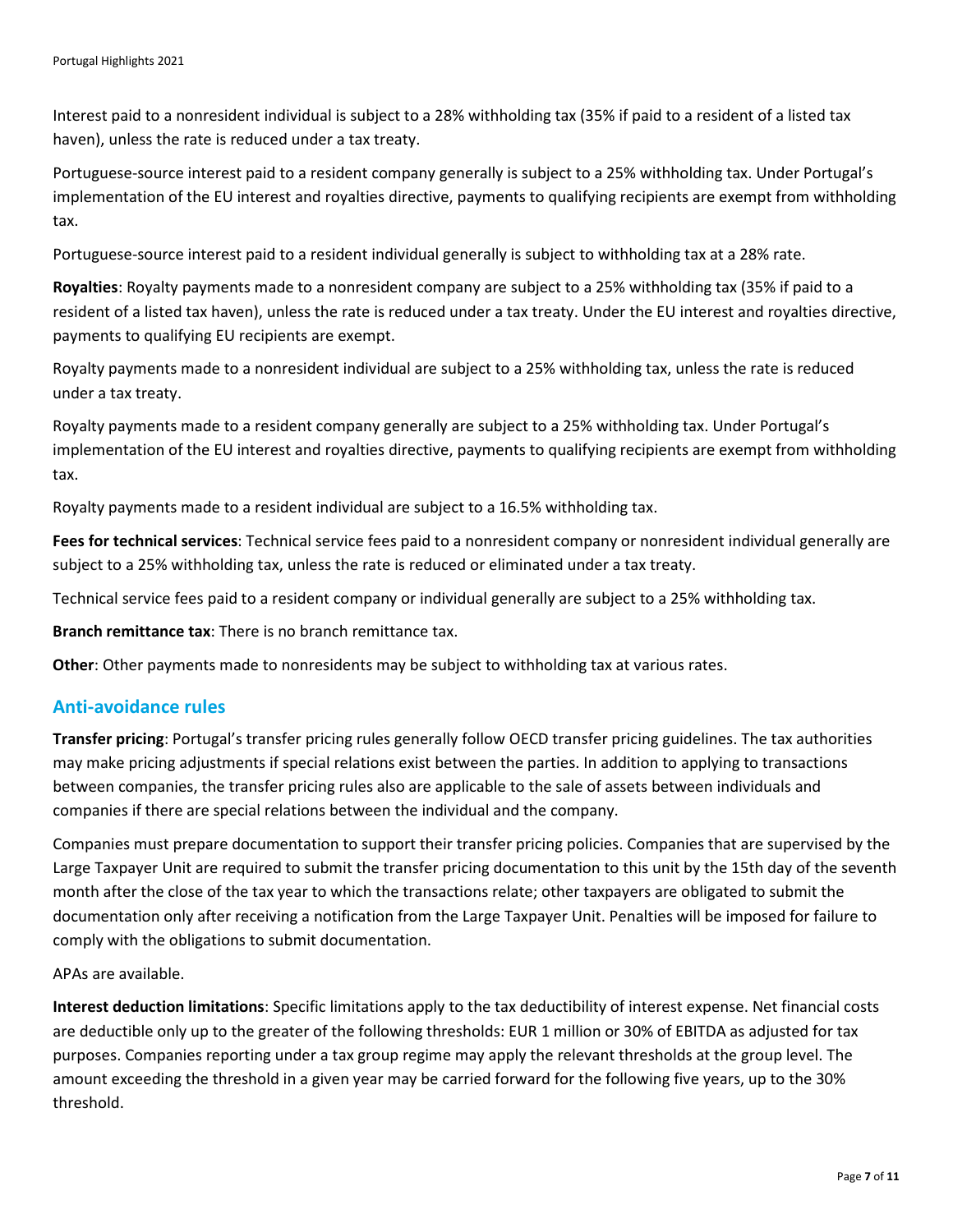**Controlled foreign companies**: Under the CFC regime, undistributed profits of a nonresident company resident in a lowtax jurisdiction may be attributed to Portuguese resident participators (entities or individuals) with a substantial interest therein and taxed in proportion to their holdings. A substantial interest is a direct or indirect ownership (including a beneficial interest) of at least 25% of the capital, voting rights, or rights to income or assets owned by Portuguese resident participators. A nonresident company is deemed to be resident in a low-tax jurisdiction if it is resident, for tax purposes, in a listed tax haven or if the tax effectively paid in its country of residence is less than 50% of the tax that would have been assessed under Portuguese corporate tax rules. The income to be included in the taxable base of the Portuguese entity or individual corresponds to the taxable profit of the nonresident company, but computed according to Portuguese corporate income tax rules. Also, it is important to note that after the distribution of dividends by the CFC, the unused foreign tax credit for the tax paid cannot be carried forward to subsequent tax years.

The CFC regime is not applicable if the nonresident company is resident in an EU member state or in an EEA member state with which an agreement for administrative cooperation in tax matters equivalent to that established for the EU has been concluded and if there are valid economic reasons supporting the incorporation and the operation of the company, providing the company carries out its business based on employees, equipment, assets, and premises.

**Hybrids**: The provisions of the EU anti-tax avoidance directive (ATAD II) addressing hybrid mismatches have been implemented into Portuguese legislation. In general, expenses are not tax deductible in situations qualifying as hybrid mismatches for the purposes of the rules. Among other things, these mismatches include situations involving "double deduction" or "deduction without inclusion" outcomes, reverse hybrid mismatches, and tax residence mismatches.

**Economic substance requirements**: No specific provisions have been introduced.

**Disclosure requirements**: Under the provisions of the EU "DAC 6" directive, as transposed into Portuguese legislation, taxpayers or their agents must disclose to the Portuguese tax authorities certain corporate restructurings or transactions in which they are involved that may lead to substantial tax benefits, when they include certain specific "hallmarks." Portuguese legislation goes beyond the provisions of the directive in requiring that certain purely domestic situations also be reported.

Resident entities that are included in multinational groups are required to file a declaration disclosing certain financial and tax information, on a country-by-country basis.

Commercial entities must register their ultimate beneficial owners, or those with effective control (i.e., "RCBE registration").

**Exit tax**: An exit tax will be levied when an entity that is resident for tax purposes in Portugal (or a Portuguese permanent establishment of a nonresident entity) is redomiciled to another jurisdiction. The tax is due on the value corresponding to the difference between the fair market value and the book or nominal value of the company's assets and liabilities. The tax due may be paid immediately in full or, under certain circumstances, in separate installments.

There is no general exit tax applicable to individuals. However, when an individual moves from Portugal and becomes a nonresident for tax purposes, any capital gains that were not taxed from transactions realized while the individual was a Portuguese tax resident will be subject to taxation.

**General anti-avoidance rule**: Under the general anti-abuse clause, the tax authorities may disregard an arrangement or a series of arrangements that, having been put into place for the main purpose or one of the main purposes of obtaining a tax advantage that defeats the object or purpose of the applicable tax law, are concluded with the abuse of legal forms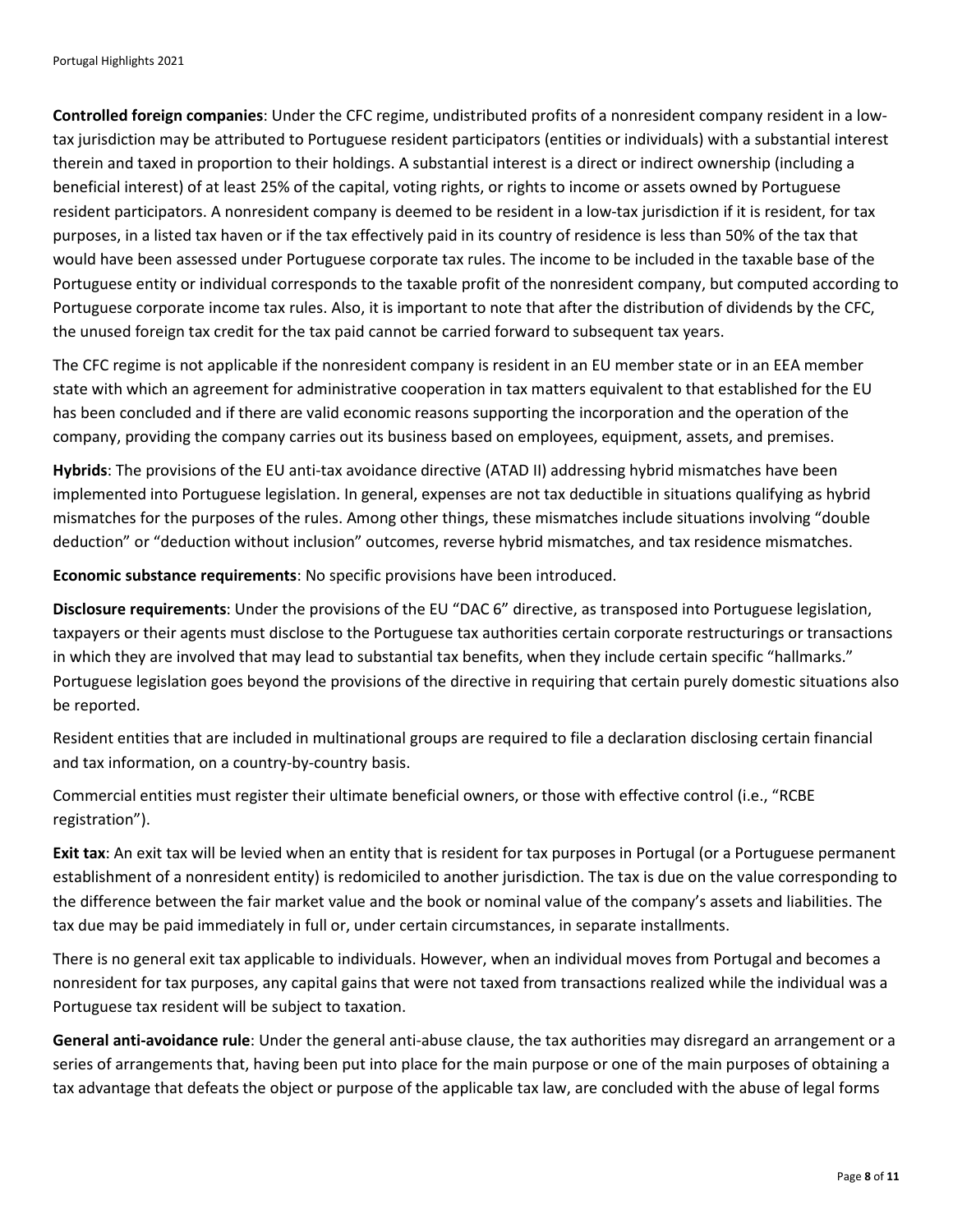and are not genuine having regard to all relevant facts and circumstances. The Portuguese tax legislation also prescribes specific anti-avoidance rules addressing certain types of operations (e.g., corporate reorganizations).

**Other**: Payments to entities located in listed tax havens are, in principle, not deductible. An entity located in a listed tax haven also will not benefit from the exemption on gains from the disposal of shares or other securities otherwise available to nonresidents.

#### **Value added tax**

| <b>Rates</b>         |                                                                 |
|----------------------|-----------------------------------------------------------------|
| <b>Standard rate</b> | 23% in mainland Portugal, 22% in Madeira, and 18% in the Azores |
| <b>Reduced rate</b>  | 6% and 13% in mainland Portugal, 5% and 12% in Madeira, 4% and  |
|                      | 9% in the Azores                                                |

**Taxable transactions**: VAT is generally levied on the supply of goods and services, and on imports.

**Rates**: For the mainland, a standard rate of 23%, an intermediate rate of 13%, and a reduced rate of 6% apply. The rates are 22%, 12%, and 5% in Madeira, and 18%, 9%, and 4% in the Azores.

**Registration**: A reverse-charge mechanism may apply to local supplies made by entities that are not established in Portugal to other VAT-taxable entities ("B2B supplies"), avoiding the registration obligation for the supplier. However, non-established suppliers generally are required to register for VAT in Portugal on the transfer of their own stocks of goods to Portugal for the purposes of their own undertakings, or if they sell goods or supply services to private customers. If an entity is registered in Portugal for VAT purposes but does not have a permanent establishment and a VAT representative in Portugal (possible for EU-established entities), the reverse-charge mechanism still will apply to local B2B supplies.

**Filing and payment**: Monthly returns must be filed when annual turnover exceeds EUR 650,000 (otherwise, returns are filed quarterly). Monthly VAT returns must be filed by the 10th day of the second month following the end of the relevant month. Payment is due by the 15th day of the second month following the end of the relevant month.

Quarterly returns must be filed by the 15th day of the second month following the end of the relevant quarter. Payment is due by the 20th day of the second month following the end of the relevant quarter.

**Other:** As a rule, among other limitations, the Portuguese VAT Code does not allow the refund of VAT included in food and beverages, accommodation, and business trips.

Taxpayers that carry out operations that are subject to Portugal's VAT invoicing rules (including, but not limited to, operations where local VAT needs to be charged) must use an invoicing software certified by the Portuguese tax authorities if their annual turnover is higher than EUR 50,000. This obligation also will be applicable to non-established taxpayers as from 1 July 2021.

#### **Other taxes on corporations and individuals**

Unless otherwise stated, the taxes in this section apply to both companies and individuals and are imposed at the national level.

**Social security**: An employer is required to contribute 23.75% of the uncapped monthly gross salary of its employees, including board members; the employee contributes 11%. The employer's contribution is deductible for corporate tax purposes.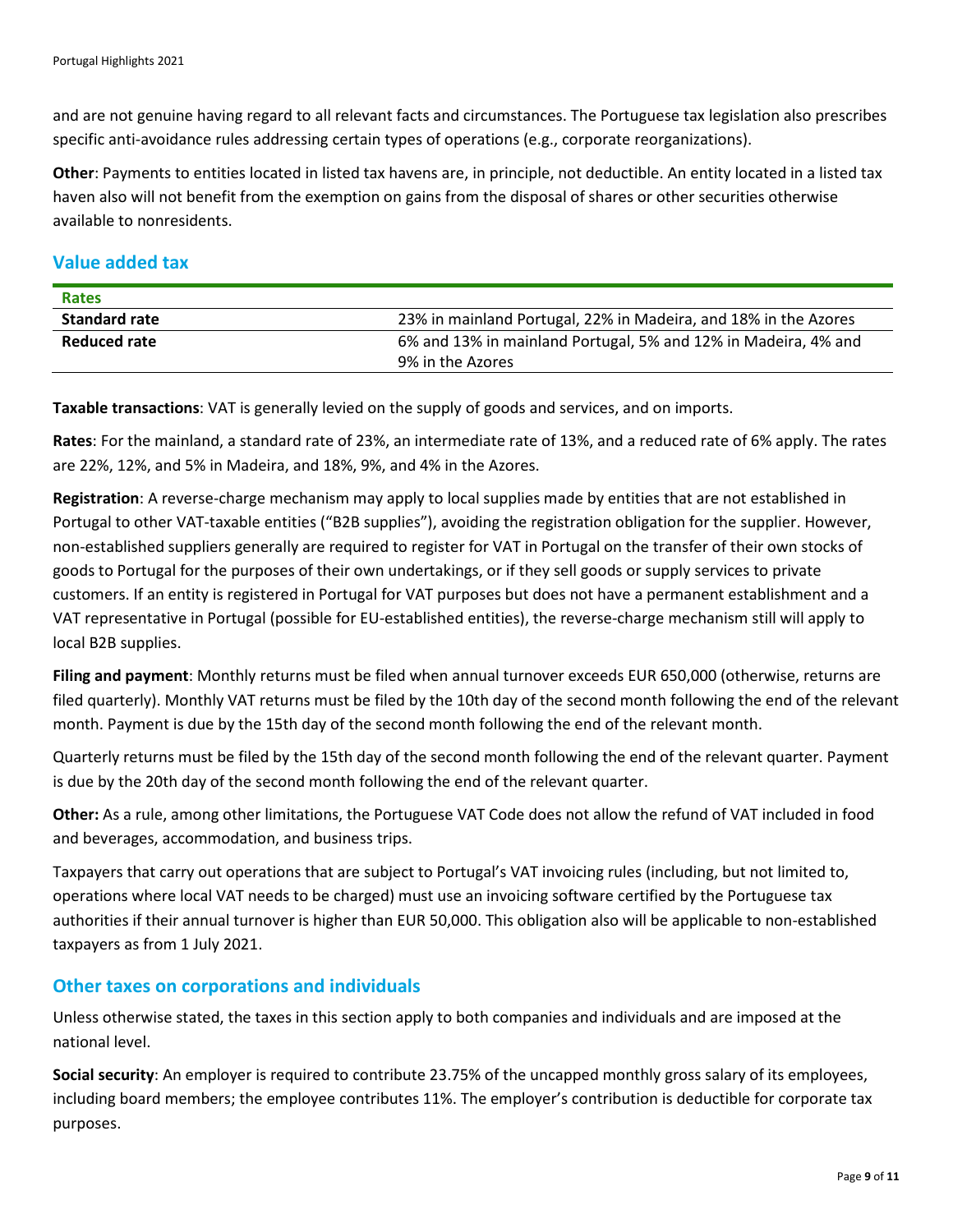**Payroll tax**: There is no payroll tax in Portugal.

**Capital duty**: There is no capital duty.

**Real property tax**: A real property tax is levied annually by municipalities. The rates range from 0.3% to 0.8% of the taxable value of the property and the tax is deductible for corporate tax purposes. A rate of 7.5% applies if the owner of the real property is located in a listed tax haven or if the owner is dominated or controlled, directly or indirectly, by an entity that is domiciled or tax resident in a listed tax haven.

Entities or individuals owning residential real estate or "building land" are subject to an additional annual real property tax (AIMI), the tax base of which is the sum of the fiscal value of all eligible urban property owned by each taxpayer.

For individuals and undivided inheritances, the AIMI is levied at a 0.7% rate. In the case of individuals, there is also a marginal rate of 1% that applies to a tax base exceeding EUR 1 million and up to EUR 2 million (or twice that amount in the case of married taxpayers or taxpayers living together), and a marginal rate of 1.5% that applies to a tax base that exceeds EUR 2 million (or twice that amount for married taxpayers or taxpayers living together).

For corporate taxpayers, the AIMI rate is 0.4%, regardless of the amount of the AIMI tax base (in a case where residential property is used by the shareholders or board members, progressive rates apply up to 1.5%). For entities domiciled or tax resident in listed tax havens, the AIMI rate is 7.5%.

**Transfer tax**: Real estate transfer tax is levied by municipalities at a maximum rate of 7.5% on the transfer of residential property, 5% on the transfer of rural property, 6.5% on the transfer of other urban property, and 10% if the purchaser is located in a listed tax haven or if the owner is dominated or controlled, directly or indirectly, by an entity that is domiciled or tax resident in a listed tax haven. An additional 0.8% stamp duty also applies.

Real estate transfer tax also is due on the acquisition of shares in specific companies (e.g., an SA or an Lda) under the following circumstances:

- More than 50% of the value of the assets of the company whose shares are transferred is derived, directly or indirectly, from real estate assets located in Portugal, considering the higher of the tax value of such assets or their book value;
- The real estate assets are not allocated to an agricultural, industrial, or commercial activity, or are allocated to a real estate trading activity; and
- Any of the shareholders becomes the owner of 75% or more of the company's share capital as a result of the transaction.

**Stamp duty**: Subject to exemptions, stamp duty is levied on various types of agreements, deeds, and documents, as well as certain transactions not subject to VAT, such as the acquisition of real estate, leases and subleases, loans, guarantees and other financial transactions, insurance premiums, and certain bets.

**Net wealth/net worth tax**: There is no net wealth or net worth tax.

**Inheritance/estate tax**: For gifts and inheritances, stamp duty is imposed at 10% (unless the heir is the spouse, descendant, or ancestor of the donor/deceased, in which case an exemption applies).

**Other**: Special taxation rules apply to entities engaged in certain activities, including oil exploration, prospecting, and production (which are subject to a number of specific oil-related levies), and to those operating in the gaming industry.

Companies operating in certain sectors are subject to special contributions: the extraordinary contribution on the energy sector, the bank sector contribution, or the pharmaceutical industry extraordinary contribution.